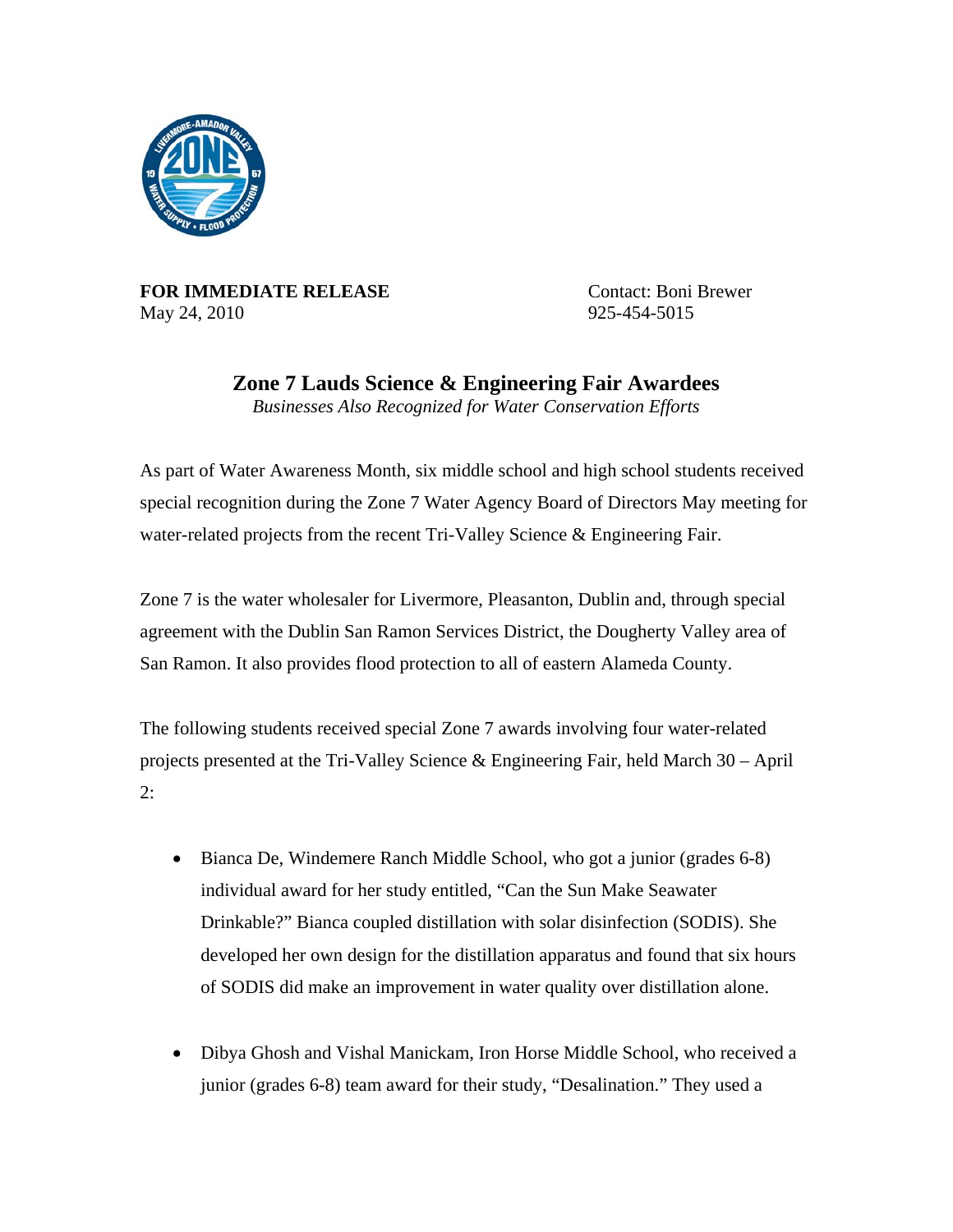combination of distillation and electrodialysis to desalinate seawater and, while they did not achieve drinking-quality water, they did produce water suitable for agricultural uses.

- Paul Epperson and Steven Wang, Livermore Valley Charter School, who received a junior (grades 6-8) award for their study, "Creating an Energy-Efficient Solar-Powered Water Desalination Apparatus." They used solar cells to power a dual desalination process. They spent two months just creating the solar panel, which they soldered themselves. They also tested four coatings on the resistors to reduce electrodialysis of the water.
- Alina Sinclair, San Ramon Valley High School, who got a senior (grades 9-12) individual award for her study entitled, "The Effect of Artificial Turf Athletic Field Runoff on Planaria Dugesia." Her results showed that artificial turf can generate harmful impacts on certain freshwater flatworms that are commonly found in creeks.

Also as part of Water Awareness Month, the Zone 7 Board at its May meeting honored Ruby Hill Golf Course for its effort to decrease water consumption by installing new high-efficient, weather-based irrigation controllers and equipment. Ruby Hill is the first Commercial/Industrial/Institutional (CII) water customer in Zone 7's service area to take advantage of a rebate under a new Zone 7 pilot program, and received a check in the amount of \$5,000 for its conservation effort. In all, a total 26 CII customers have had evaluations of their irrigation systems done under the program.

The Board also honored Wente Vineyards Event Center and Restaurant for becoming a certified Green Business in Alameda County by working to save energy, water and raw materials.